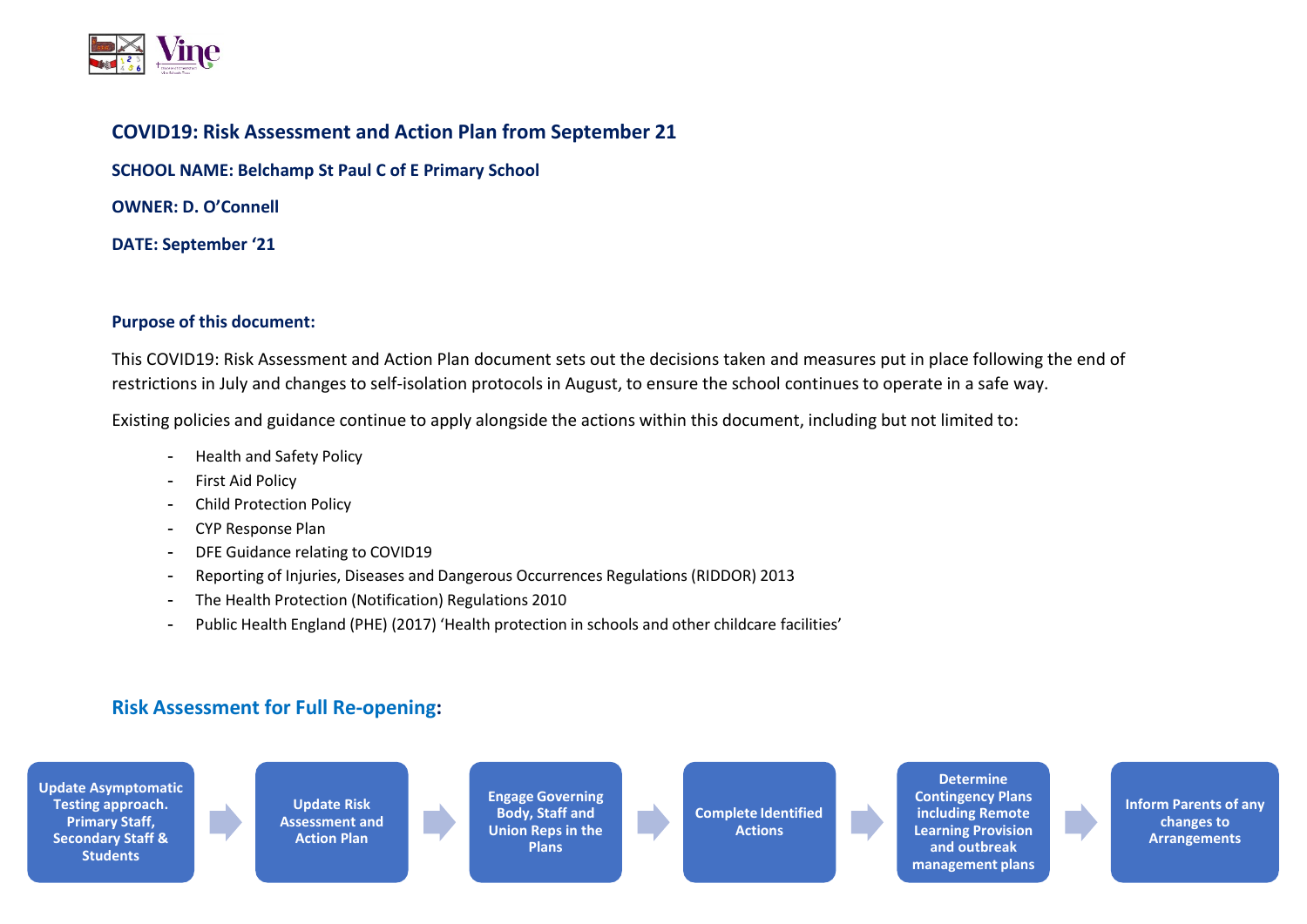

## **Risk Assessment/ Action Plan Sections:**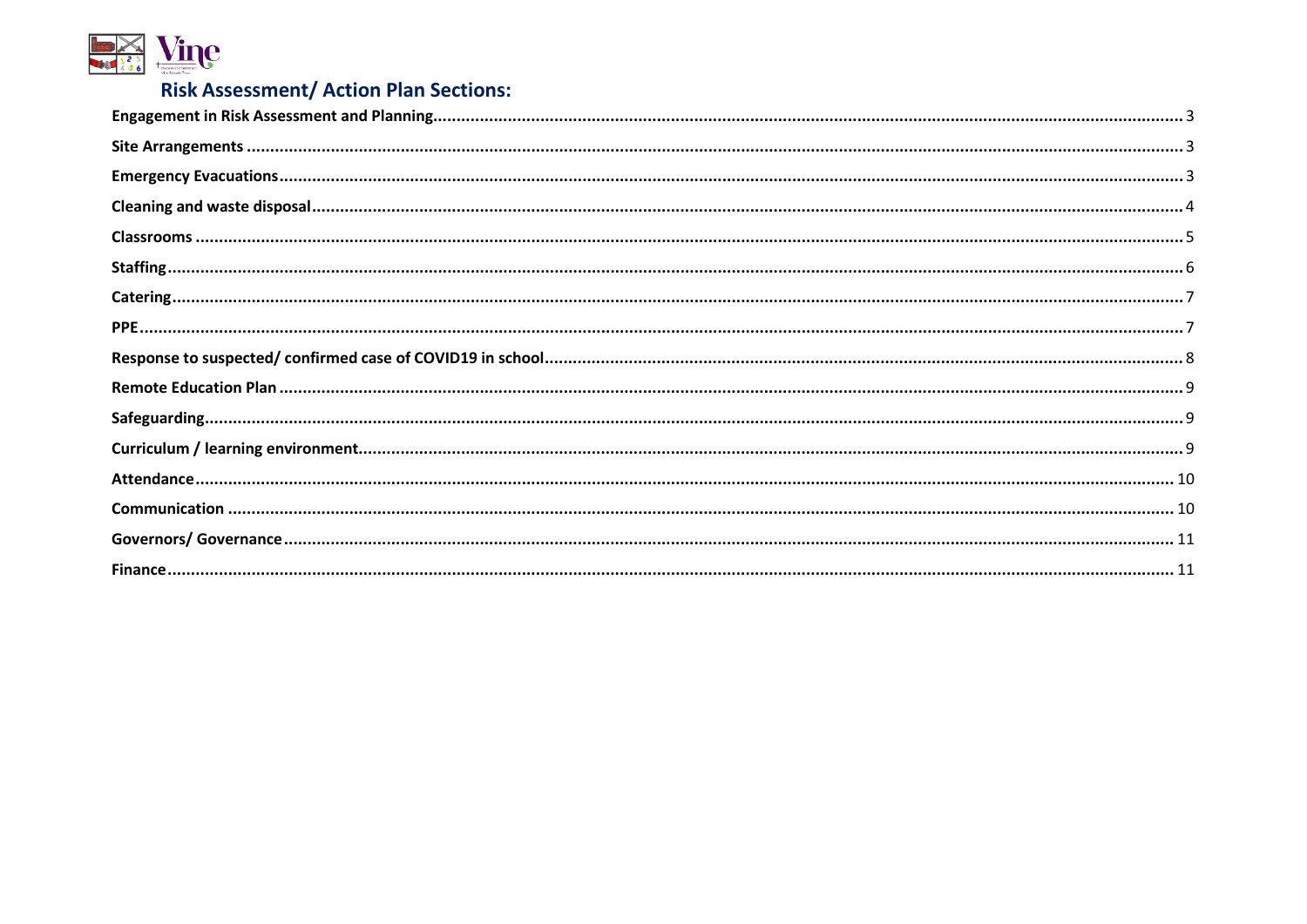

<span id="page-2-2"></span><span id="page-2-1"></span><span id="page-2-0"></span>

| <b>Theme</b>                                                   | <b>Control Measures</b>                                                                                                                                                                                | <b>Risk to Implementation</b>                                                                                                                                                                                                                                                                                              | <b>Risk Level</b><br><b>Pre-Action</b> | <b>Action Required /</b><br><b>Decision Made</b>                                                                                                                                                                                             | <b>Action Completed</b><br><b>Date</b> | <b>Risk Level</b><br><b>Post-Action</b> |
|----------------------------------------------------------------|--------------------------------------------------------------------------------------------------------------------------------------------------------------------------------------------------------|----------------------------------------------------------------------------------------------------------------------------------------------------------------------------------------------------------------------------------------------------------------------------------------------------------------------------|----------------------------------------|----------------------------------------------------------------------------------------------------------------------------------------------------------------------------------------------------------------------------------------------|----------------------------------------|-----------------------------------------|
| <b>Engagement in Risk</b><br><b>Assessment and</b><br>Planning | Risk assessment process fully engages<br>staff, governing body and union<br>representatives.                                                                                                           | Non-engagement of<br>colleagues                                                                                                                                                                                                                                                                                            | M                                      | Draft risk assessment<br>formulated in line with DfE<br>and LA guidance<br>emailed out to<br>stakeholders for<br>consultation<br>-Finalised risk assessment<br>sent to unions if requested<br>-Staff to sign agreement to<br>risk assessment | Sep 21                                 | L.                                      |
|                                                                | Consideration given to premises<br>lettings and approach in place.                                                                                                                                     | Risk assessment for any<br>lettings reviewed to ensure<br>they are aligned with<br>guidance.                                                                                                                                                                                                                               | M                                      | $N/A$ – no lettings for school<br>buildings at present                                                                                                                                                                                       | Sep 21                                 |                                         |
| <b>Site Arrangements</b>                                       | Consideration given to the<br>arrangements for any deliveries.                                                                                                                                         | Deliveries to front or side<br>kitchen door - may coincide<br>with children arriving at<br>school                                                                                                                                                                                                                          | M                                      | Deliveries to be dropped at<br>appropriate places as<br>decided by office staff and<br>then moved inside by<br>school staff. Gloves to be<br>used.                                                                                           | Sep 21                                 |                                         |
| <b>Emergency</b><br><b>Evacuations</b>                         | Evacuation routes are confirmed, and<br>signage accurately reflects these.<br>NB - In the event of emergency the<br>priority is getting out of the building<br>calmly regardless of social distancing. | Currently, evacuation routes<br>are sufficient, as all children<br>exit from outside classroom<br>doors - and would not cause<br>multiple groups of people to<br>come into contact.<br>Office /SLT staff continue to<br>be responsible for checking<br>building is cleared.<br>Fire registers should be<br>completed on PA | L                                      | Rehearse evacuation<br>procedure and share with<br>all staff and children.                                                                                                                                                                   | Sep 21                                 |                                         |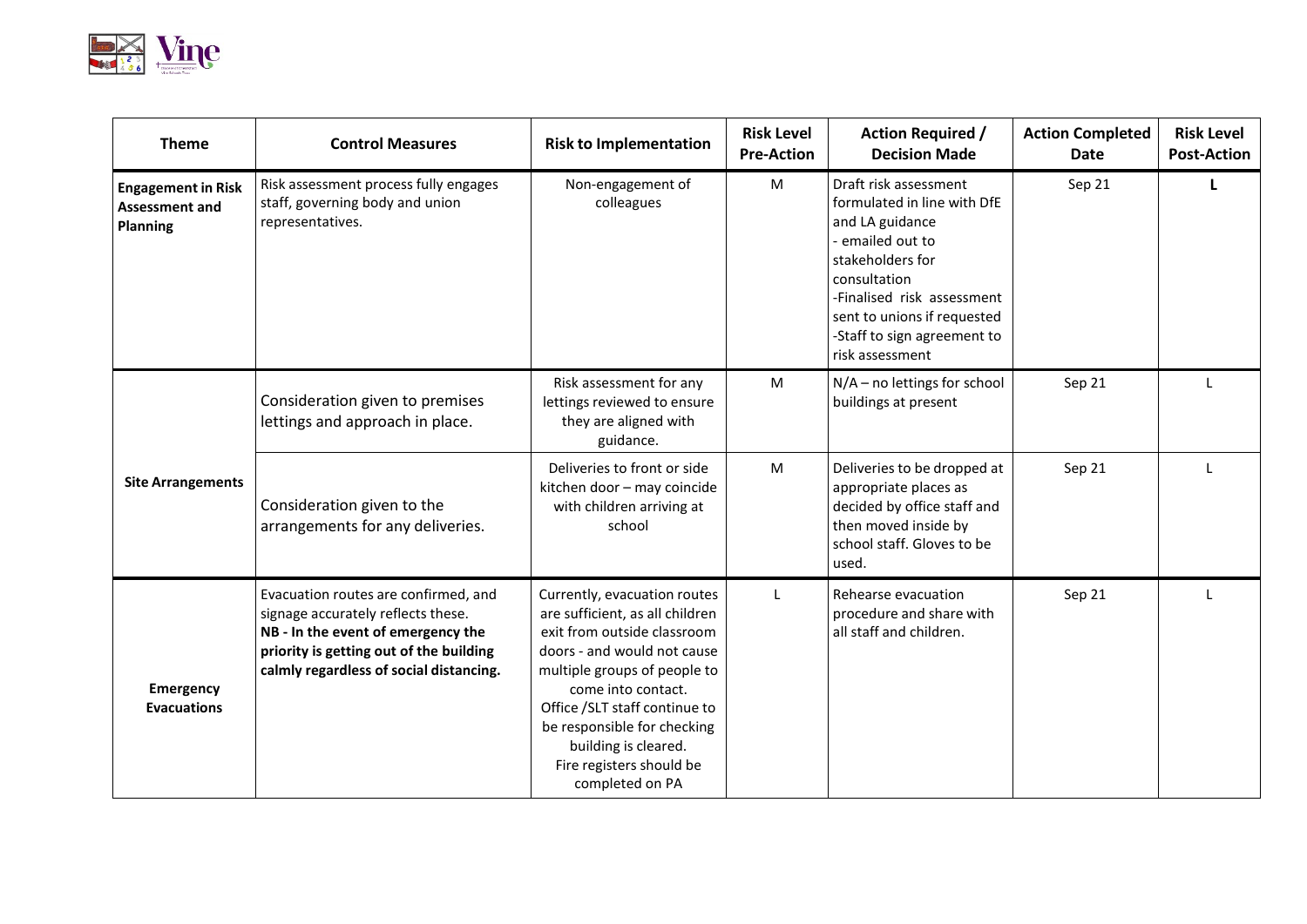

<span id="page-3-0"></span>

|                                       | Enhanced cleaning regime is in place in<br>line with COVID19: Cleaning in non<br>healthcare settings guidance. | Cleaning regimes need to<br>increase to include deep<br>clean and cleaning during the<br>day. | M | <b>Enhanced cleaning</b><br>schedule implemented<br>throughout the site,<br>ensuring that contact<br>points, worksurfaces, door<br>handles, taps etc. are all<br>thoroughly cleaned and<br>disinfected regularly.                                                                                                                                                                                                                                 | Sep 21 |  |
|---------------------------------------|----------------------------------------------------------------------------------------------------------------|-----------------------------------------------------------------------------------------------|---|---------------------------------------------------------------------------------------------------------------------------------------------------------------------------------------------------------------------------------------------------------------------------------------------------------------------------------------------------------------------------------------------------------------------------------------------------|--------|--|
| <b>Cleaning and waste</b><br>disposal | Cleaning staff capacity is adequate to<br>enable enhanced cleaning regime.                                     |                                                                                               |   | Paper/roll towels,<br>handwash and sanitiser are<br>to be checked by all school<br>adults and replaced as<br>needed by Office, SLT<br>and cleaning staff<br>Enhanced cleaning regime<br>for toilet facilities<br>particularly door handles,<br>locks and toilet flush.<br>Antibacterial wipes in all<br>staff toilets for staff to<br>wipe door handles etc after<br>use.<br>Lunchtime cleaning when<br>children not in class -<br>teaching teams |        |  |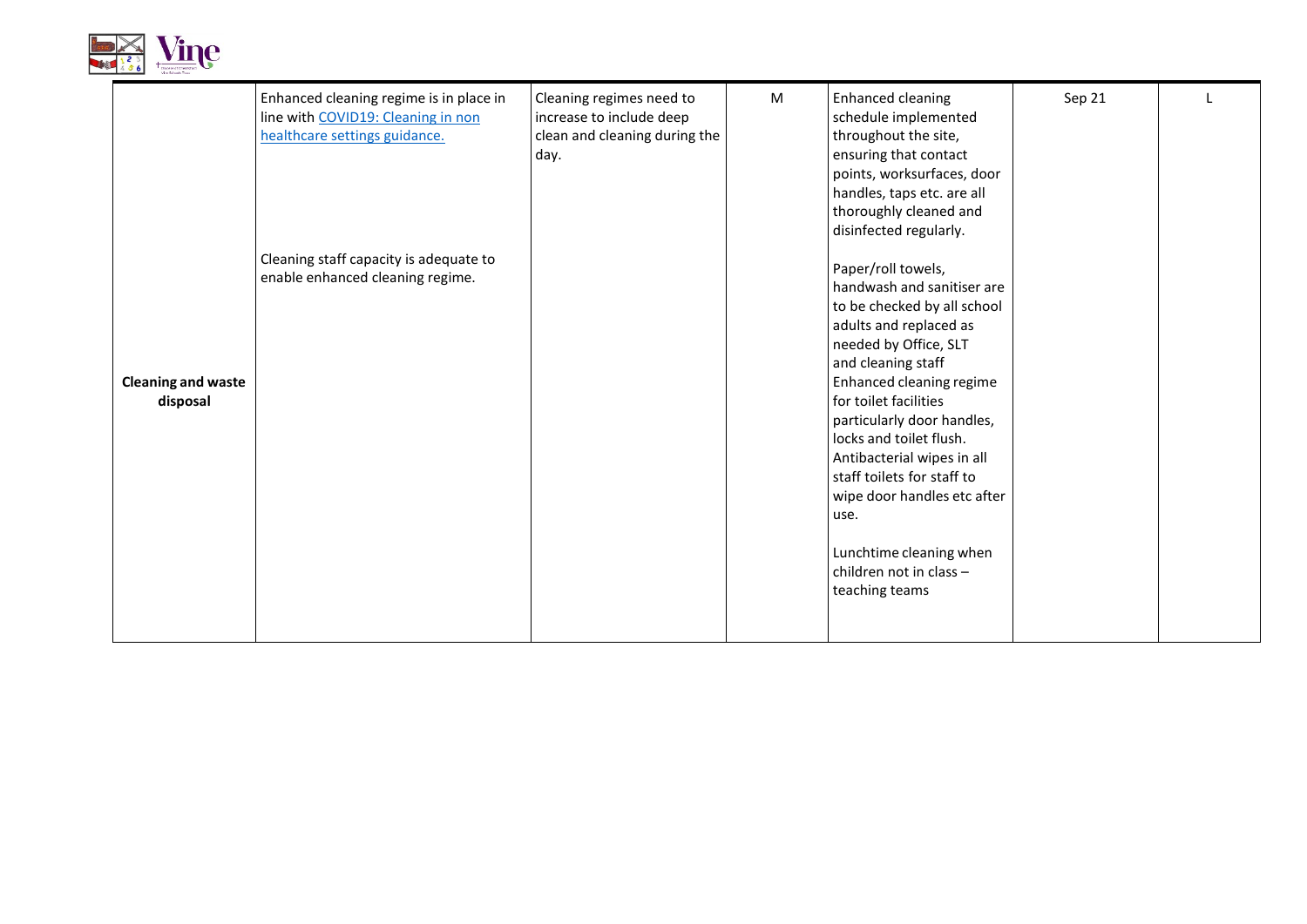

<span id="page-4-0"></span>

|                   | Adequate cleaning supplies and facilities<br>around the school are in place. | No hand sanitiser for visitors<br>to reception.                                                                            | ${\sf M}$    | Hand sanitiser available at<br>the school entrance                                                                   | Sep 21 | L            |
|-------------------|------------------------------------------------------------------------------|----------------------------------------------------------------------------------------------------------------------------|--------------|----------------------------------------------------------------------------------------------------------------------|--------|--------------|
|                   | Arrangements for longer-term continual<br>supplies are also in place.        | Classrooms do not have<br>tissues.                                                                                         |              | Lidded bins in classrooms                                                                                            |        |              |
|                   |                                                                              | Low supply of soap.                                                                                                        |              | Disposable tissues in each<br>classroom to implement<br>the 'catch it, bin it, kill it'<br>approach                  |        |              |
|                   |                                                                              |                                                                                                                            |              | Stock check and ordering<br>schedule reviewed and<br>order made.                                                     |        |              |
|                   | Waste disposal process in place for<br>potentially contaminated waste.       | Testing waste is no longer<br>considered hazardous and<br>can be disposed of in the<br>usual waste.                        | ${\sf M}$    | Waste bags and containers<br>- kept closed and stored<br>separately from communal<br>waste for 72 hours              | Sep 21 | $\mathbf{L}$ |
|                   |                                                                              |                                                                                                                            |              | Waste collections made<br>when the minimum<br>number of persons are on<br>site (i.e. after normal<br>opening hours). |        |              |
|                   |                                                                              |                                                                                                                            |              | Hazardous waste collection<br>organised.                                                                             |        |              |
|                   | Process in place for safe removal and/or<br>disposal of face masks.          | Some staff may choose to<br>wear face coverings in some<br>situations and know how to<br>dispose of them<br>appropriately. | $\mathsf{L}$ |                                                                                                                      |        | T            |
| <b>Classrooms</b> | Classrooms have appropriate ventilation<br>arrangements.                     | Windows open before and<br>after lessons, and during<br>lessons when temperatures<br>allow.                                | M            |                                                                                                                      | Sep 21 | L            |
|                   |                                                                              |                                                                                                                            |              |                                                                                                                      |        |              |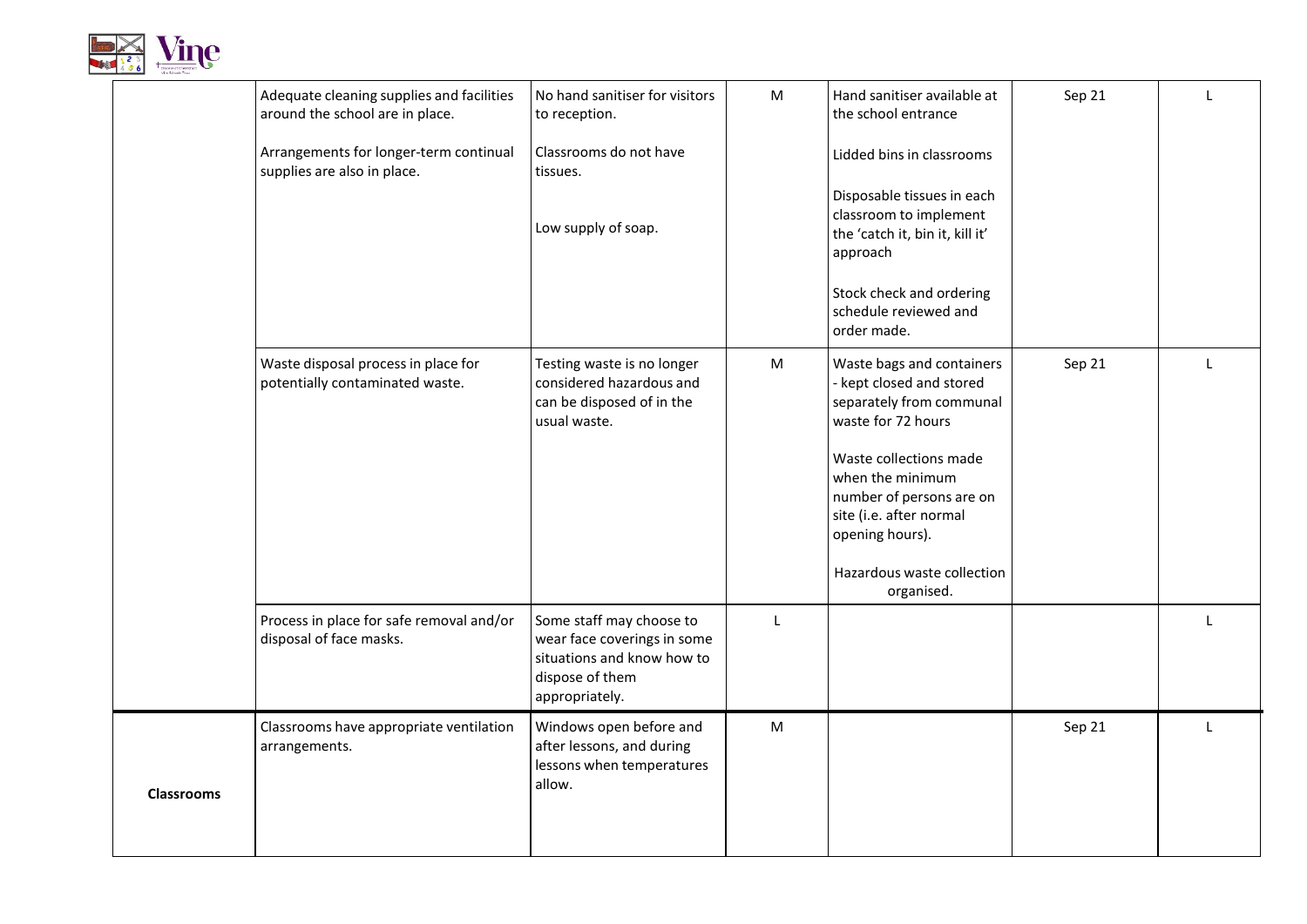

<span id="page-5-0"></span>

|                 | Approach to staff absence reporting and<br>recording in place. All staff aware.                                                                                                                                                                                                                               |                                                                                                                                                                                                          | L            | <b>Existing arrangements</b>                                                                                                                                                                                                                                                                                                                                                                             | Sep 21 | L            |
|-----------------|---------------------------------------------------------------------------------------------------------------------------------------------------------------------------------------------------------------------------------------------------------------------------------------------------------------|----------------------------------------------------------------------------------------------------------------------------------------------------------------------------------------------------------|--------------|----------------------------------------------------------------------------------------------------------------------------------------------------------------------------------------------------------------------------------------------------------------------------------------------------------------------------------------------------------------------------------------------------------|--------|--------------|
| <b>Staffing</b> | Risk assessments in place for those staff<br>who are clinically extremely vulnerable,<br>and appropriate arrangements for<br>mitigating risk are identified.<br>Communication arrangements are in<br>place with those staff and their role in<br>continuing to support the working of the<br>school is clear. | Shielding is no longer in<br>place. Clinically extremely<br>vulnerable staff and/ or<br>students have risk<br>assessments which identify<br>any specific adjustments to<br>allow them to attend on site. | $\mathsf{L}$ | Currently no ECV staff                                                                                                                                                                                                                                                                                                                                                                                   | Sep 21 | $\mathsf{L}$ |
|                 | Staffing roles and responsibilities with<br>regards to the contingency remote<br>provision alongside in-school provision<br>agreed and communicated.                                                                                                                                                          | Staff are aware of their role<br>in the continued contingency<br>plans regarding remote<br>education, should the plan<br>be enacted.                                                                     | L            | Plans shared and<br>understood by all staff -<br>signed to confirm                                                                                                                                                                                                                                                                                                                                       | Sep 21 | L            |
|                 | Approach to support wellbeing, mental<br>health and resilience in place, including<br>bereavement support.<br>How staff are supported to follow this<br>within their own situations and that of<br>pupils and colleagues is clear.                                                                            | Vigilance needed to ensure<br>ALL staff are well supported                                                                                                                                               | M            | Whole school ethos<br>supports wellbeing<br>Staff are aware of available<br>support and advice for<br>schools and pupils available<br>from ECC, including the<br><b>Educational Psychology</b><br>service<br>https://schools.essex.gov.u<br>k/admin/COVID-<br>19/Pages/default.aspx<br>The Bereavement Policy<br>has been reviewed to<br>ensure it reflects current<br>circumstances and<br>arrangements | Sep 21 | $\mathbf{I}$ |
|                 | Arrangements for accessing testing are in<br>place. Staff are clear on how and when to<br>access a test.                                                                                                                                                                                                      |                                                                                                                                                                                                          | L            | Staff requested to test<br>twice weekly - Mon and<br>Thurs, notifying school if<br>receive a positive result,<br>following procedure.                                                                                                                                                                                                                                                                    | Sep 21 | L            |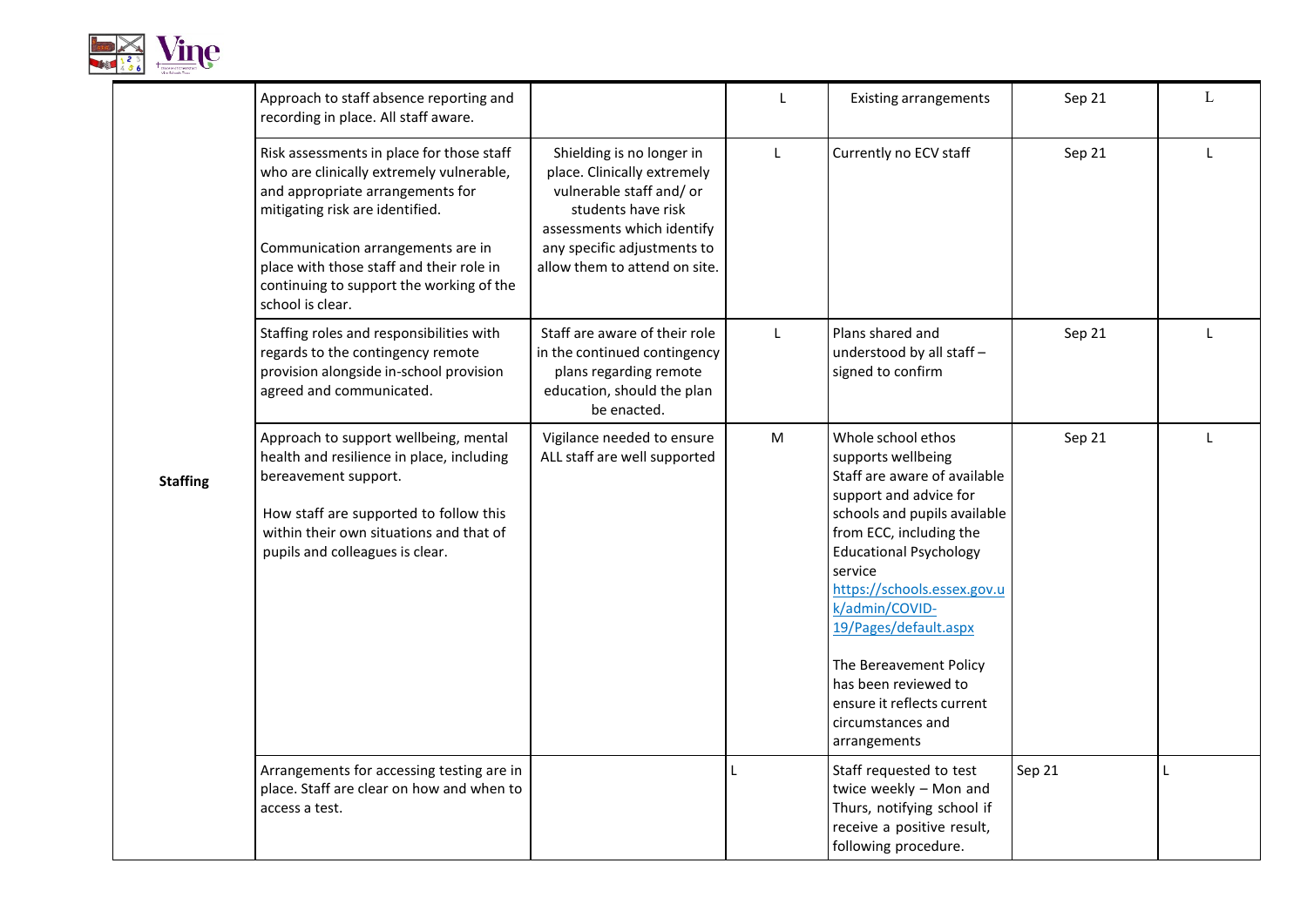

<span id="page-6-0"></span>

|                 |                                                                                                                                                                                                                                                            |                                                                                                                                    |   | Test kits available is<br>staffroom cupboard                                                                                                                                                                                           |        |              |
|-----------------|------------------------------------------------------------------------------------------------------------------------------------------------------------------------------------------------------------------------------------------------------------|------------------------------------------------------------------------------------------------------------------------------------|---|----------------------------------------------------------------------------------------------------------------------------------------------------------------------------------------------------------------------------------------|--------|--------------|
|                 | Arrangements in place for any visitors/<br>contractors on site, protocols and<br>expectations shared.<br>NB: Their employer may require them to<br>wear PPE. This should be documented as<br>part of the risk assessment carried out by<br>the Contractor. |                                                                                                                                    | M | Check with the contractor<br>any requirements their<br>employer has specified<br>before visit. Share school<br>protocols.<br>Ensure strict adherence to<br>school protocols and<br>ensure social distancing<br>from staff and children | Sep 21 | $\mathbf{I}$ |
|                 | Arrangements in place for any externally<br>employed adults delivering learning in<br>school e.g. sports coaches, music tutors,<br>forest school leaders. Protocols and<br>expectations shared.                                                            |                                                                                                                                    | L | Music lessons risk assessed<br>for delivering in school<br>Sanitising hands before and<br>after lesson<br>Ruby to clean instruments<br>and leave in school<br>Cleaning tables and<br>surfaces before and after<br>each bubble          | Sep 21 |              |
|                 |                                                                                                                                                                                                                                                            |                                                                                                                                    |   | Little Oaks Before<br>& After school club<br>-Share amended<br>procedure. All<br>equipment cleaned<br>regularly and Little<br>Oaks staff clean<br>any communal<br>areas.                                                               |        |              |
| <b>Catering</b> | Arrangements for the continued provision<br>of FSMs for eligible children not attending<br>school due to shielding or self-isolation<br>are in place.                                                                                                      | Only applicable for under 18s<br>who have tested positive for<br>COVID19 and required to<br>isolate, who are eligible for<br>FSMs. | M | Arrangements in place to<br>deliver FSM as appropriate                                                                                                                                                                                 | Sep 21 |              |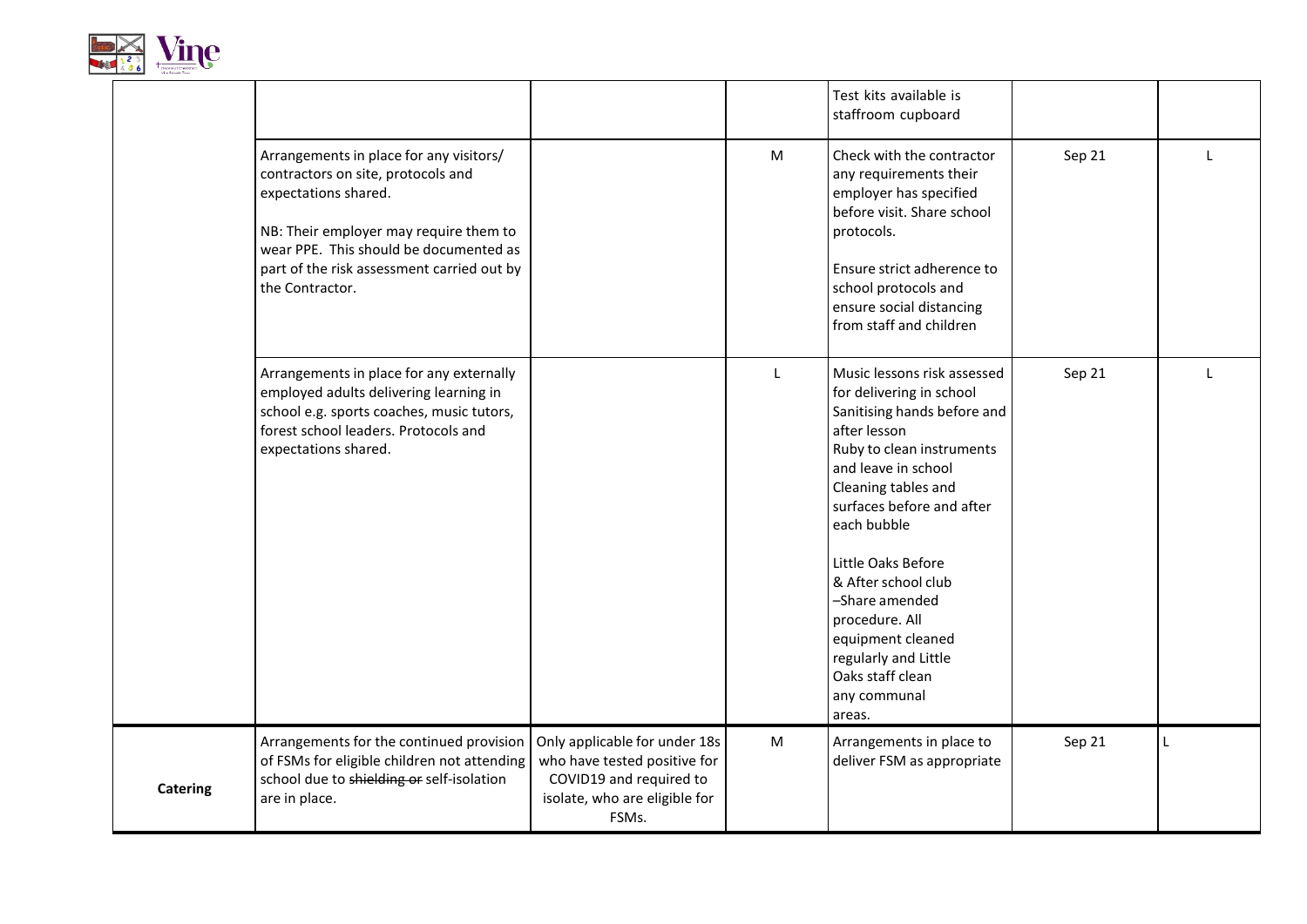

<span id="page-7-1"></span><span id="page-7-0"></span>

| <b>PPE</b>                                                                        | PPE requirements understood and<br>appropriate supplies in place.                                                                                                                                                                                                                                                                                                               | PPE encouraged when<br>administering treatment or<br>with a symptomatic child or<br>adult needing support   | M | PPE for first aid purposes<br>will be available from SBM<br>PPE mask and gloves                                                                                                                                                                                                                                                                                                                                                                                                                                                                                                                                     | Sep 21 | $\mathbf{I}$ |
|-----------------------------------------------------------------------------------|---------------------------------------------------------------------------------------------------------------------------------------------------------------------------------------------------------------------------------------------------------------------------------------------------------------------------------------------------------------------------------|-------------------------------------------------------------------------------------------------------------|---|---------------------------------------------------------------------------------------------------------------------------------------------------------------------------------------------------------------------------------------------------------------------------------------------------------------------------------------------------------------------------------------------------------------------------------------------------------------------------------------------------------------------------------------------------------------------------------------------------------------------|--------|--------------|
|                                                                                   |                                                                                                                                                                                                                                                                                                                                                                                 | PPE to be used as normal by<br>catering staff<br>PPE to be used in line with<br>guidance for cleaning staff |   | PPE provided for cleaning<br>staff as necessary                                                                                                                                                                                                                                                                                                                                                                                                                                                                                                                                                                     |        |              |
| <b>Response to</b><br>suspected/<br>confirmed case of<br><b>COVID19</b> in school | Approach to confirmed COVID19 cases in<br>place: during school day<br>Which staff member/s should be<br>$\bullet$<br>informed/take action<br>Area established to be used if an<br>$\bullet$<br>individual is displaying symptoms<br>during the school day and needs to<br>be isolated<br>Cleaning procedure in place<br>Arrangements for informing parent<br>community in place |                                                                                                             | M | If a pupil or student begins<br>to display symptoms of<br>COVID19 during the day,<br>they are isolated and<br>parent is called<br>immediately. They wait to<br>by the office-end of the<br>school hall, overseen by<br>office staff.<br>Any staff member who<br>begins to display symptoms<br>of COVID19 during the day,<br>immediately informs office<br>staff and leaves the site as<br>soon as possible.<br>Individuals seek a PCR test<br>as soon as possible.<br>Close contacts are<br>identified by NHS test and<br>trace if the individual has<br>confirmed case.<br>Parents/carers informed as<br>necessary | Sep 21 |              |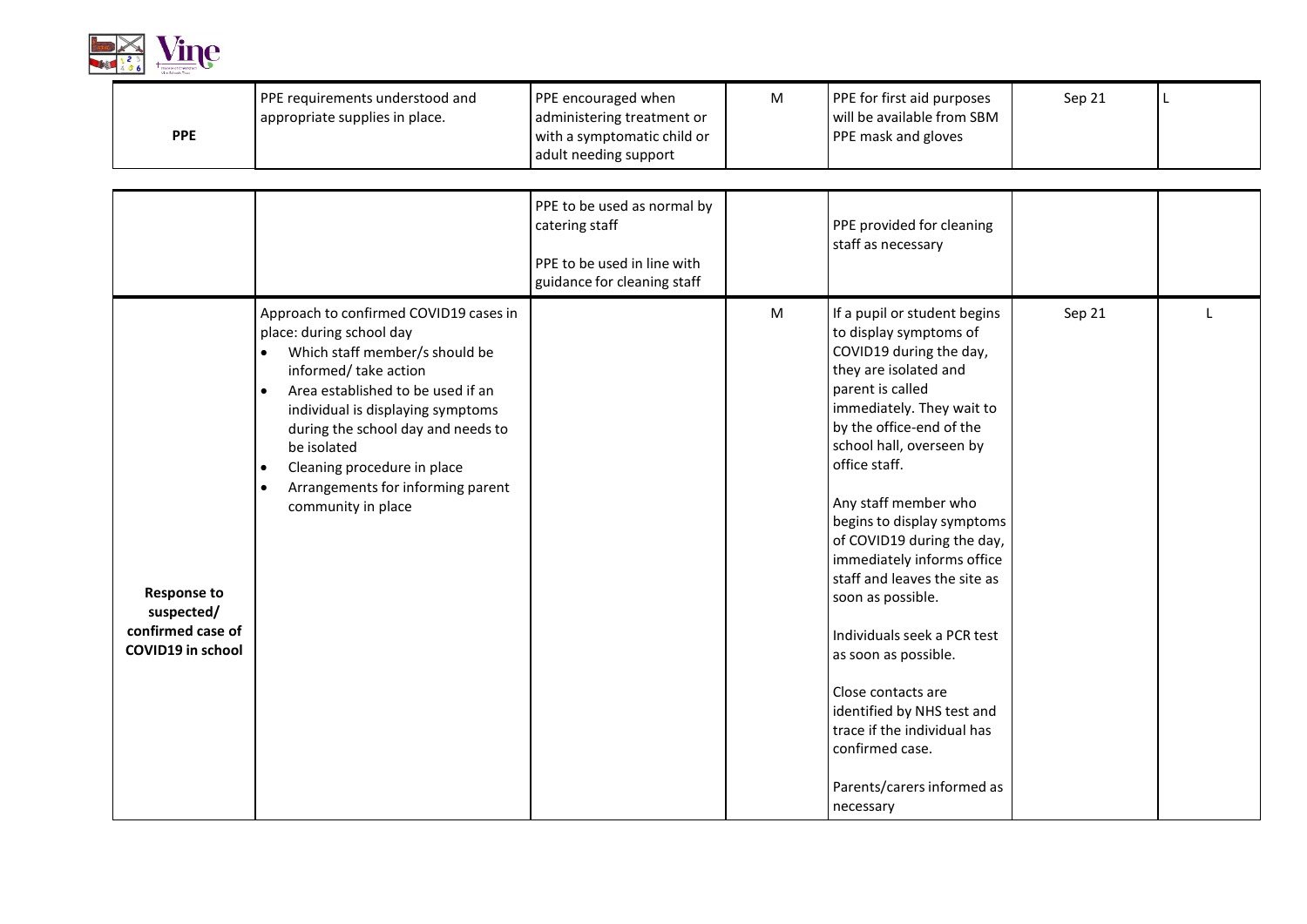

| Close contacts are now            | M                                      |                            | Sep 21 |  |
|-----------------------------------|----------------------------------------|----------------------------|--------|--|
| identified by NHS test and        |                                        |                            |        |  |
| trace following a confirmed       |                                        |                            |        |  |
| case.                             |                                        |                            |        |  |
|                                   |                                        |                            |        |  |
|                                   |                                        |                            |        |  |
| vaccinated or under 18 do         |                                        |                            |        |  |
| Arrangements for informing parent | Approach to confirmed COVID19 cases in | Those who have been double |        |  |

<span id="page-8-1"></span><span id="page-8-0"></span>

|                                        |                                                                                                                                                                                                                 | not need to isolate but asked<br>to take a PCR.<br>Can contact Essex Test and<br>Trace team for advice. |   |                                                                                                                                             |        |  |
|----------------------------------------|-----------------------------------------------------------------------------------------------------------------------------------------------------------------------------------------------------------------|---------------------------------------------------------------------------------------------------------|---|---------------------------------------------------------------------------------------------------------------------------------------------|--------|--|
| <b>Remote Education</b><br><b>Plan</b> | Contingency plan for remote learning<br>developed should self-isolation or<br>restricted attendance be required.<br>Technology support in place. DFE laptop<br>allocation ordered, for contingency<br>purposes. | Offer is already in place                                                                               | M | Offer for home learning to<br>continue as during<br>lockdown for class groups-<br>online learning via the<br>School's Learning<br>Platform. | Sep 21 |  |
|                                        | Staff are prepared for supporting<br>wellbeing of pupils and receiving any<br>potential disclosures.                                                                                                            | Well-being of pupils has<br>been impacted by this period                                                | M | Staff refresher training<br>session as needed on<br>processes and procedures<br>and the revised wellbeing<br>material.                      | Sep 21 |  |
|                                        | Updated Child Protection Policy in place.                                                                                                                                                                       | Child protection policy<br>reflects COVID 19 threat                                                     | M | Adopted new Child<br><b>Protection Policy</b>                                                                                               | Sep 21 |  |
| Safeguarding                           | Where appropriate, work with other<br>agencies, such as social care, has been<br>undertaken to support vulnerable CYP<br>and families to complete risk assessments<br>and planning.                             | Agencies have been<br>inundated with referrals<br>leading to longer wait times                          |   | Regular contact with<br>counsellors/social workers/<br>school nursing team as<br>required                                                   | Sep 21 |  |
|                                        | Where physical contact is required in the<br>context of managing behaviour.                                                                                                                                     | Physical contact may be<br>needed when there is<br>immediate risk of harm                               | M | Review plans to ensure<br>they include protective<br>measures.<br>PPE used if appropriate                                                   | Sep 21 |  |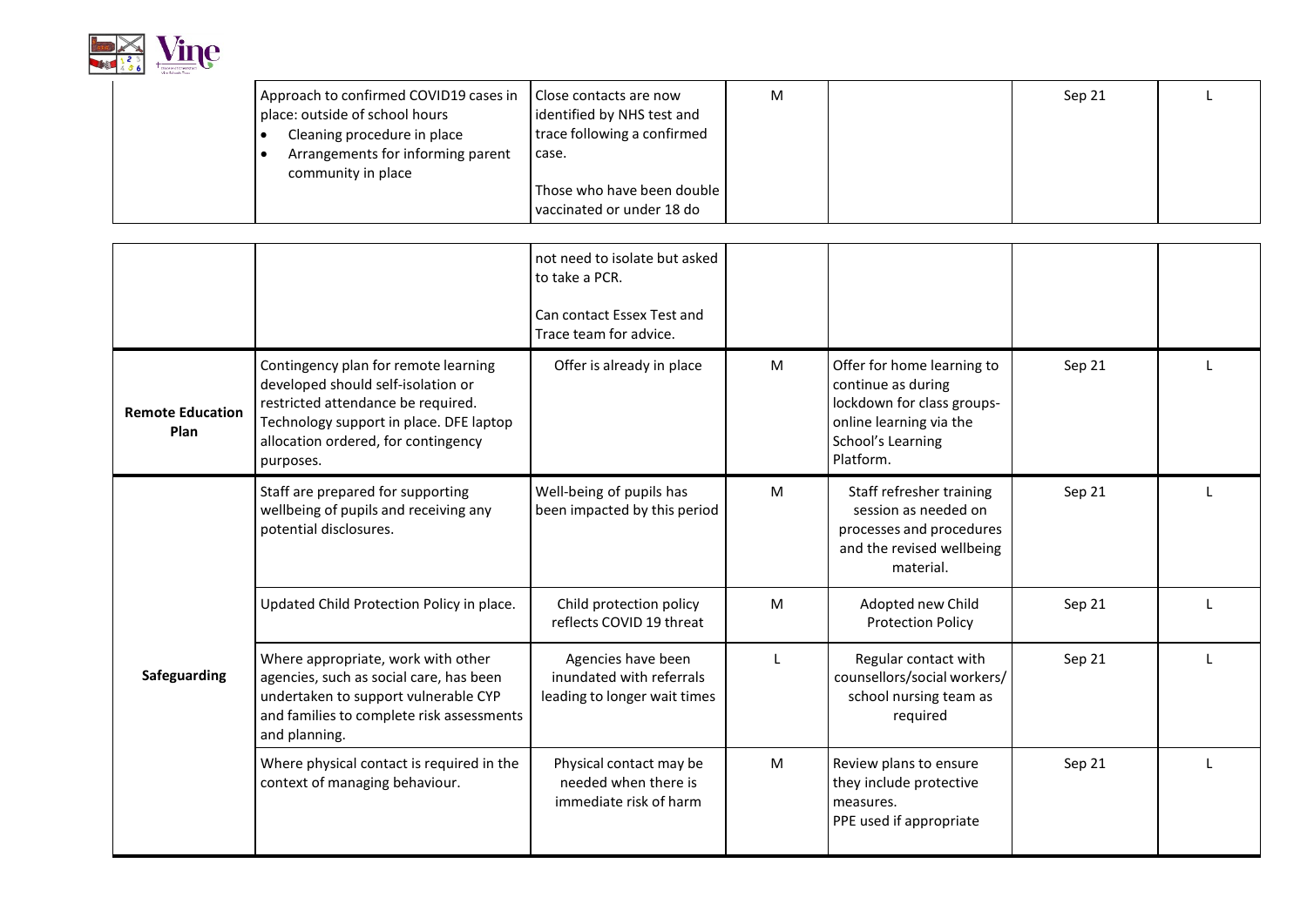

<span id="page-9-0"></span>

| Curriculum /<br>learning | Current learning plans, revised<br>expectations and required adjustments<br>have been considered. | Curriculum maps and<br>learning plans may need<br>adapting to meet the current<br>needs of the children. | M | SDIP and curriculum<br>planning focuses on<br>wellbeing and on revisiting<br>and consolidating key skills | Sep 21 |  |
|--------------------------|---------------------------------------------------------------------------------------------------|----------------------------------------------------------------------------------------------------------|---|-----------------------------------------------------------------------------------------------------------|--------|--|
| environment              | Arrangements for teaching pupils how to<br>keep themselves safe online are in place               | Online safety a key factor in<br>safeguarding                                                            | M | Online safety lessons<br>planned for September 21                                                         | Sep 21 |  |

<span id="page-9-1"></span>

|                   | and aligned to the contingency remote<br>learning plan.                                                                                                        |                                                                                          |   |                                                                                                                       |        |  |
|-------------------|----------------------------------------------------------------------------------------------------------------------------------------------------------------|------------------------------------------------------------------------------------------|---|-----------------------------------------------------------------------------------------------------------------------|--------|--|
|                   | Approach to promoting and supporting<br>attendance for all pupils determined,<br>including those who may be anxious.                                           | Some families may be<br>anxious                                                          | M | Clear information provided<br>detailing offer<br>Risk assessment shared<br>Support provided                           | Sep 21 |  |
| <b>Attendance</b> | Approach to support for parents where<br>rates of persistent absence were high<br>before closure.                                                              | Covid has impacted on<br>families in different ways-<br>may lead to increased<br>anxiety | M | Conversations with parents<br>over the phone<br>Identify reasons and how<br>to support<br>l Involve LA team as needed | Sep 21 |  |
|                   | Information shared with staff around the<br>updated plan, including returning to some<br>pre COVID arrangements and some new<br>arrangements - as appropriate. |                                                                                          |   | Share and discuss all plans<br>with all staff - responding<br>to any issues raised                                    | Sep 21 |  |
|                   | Union representatives informed of<br>updated plans.                                                                                                            |                                                                                          |   | As appropriate                                                                                                        | Sep 21 |  |
|                   | Updated Risk Assessment published on<br>website.                                                                                                               |                                                                                          |   |                                                                                                                       | Sep 21 |  |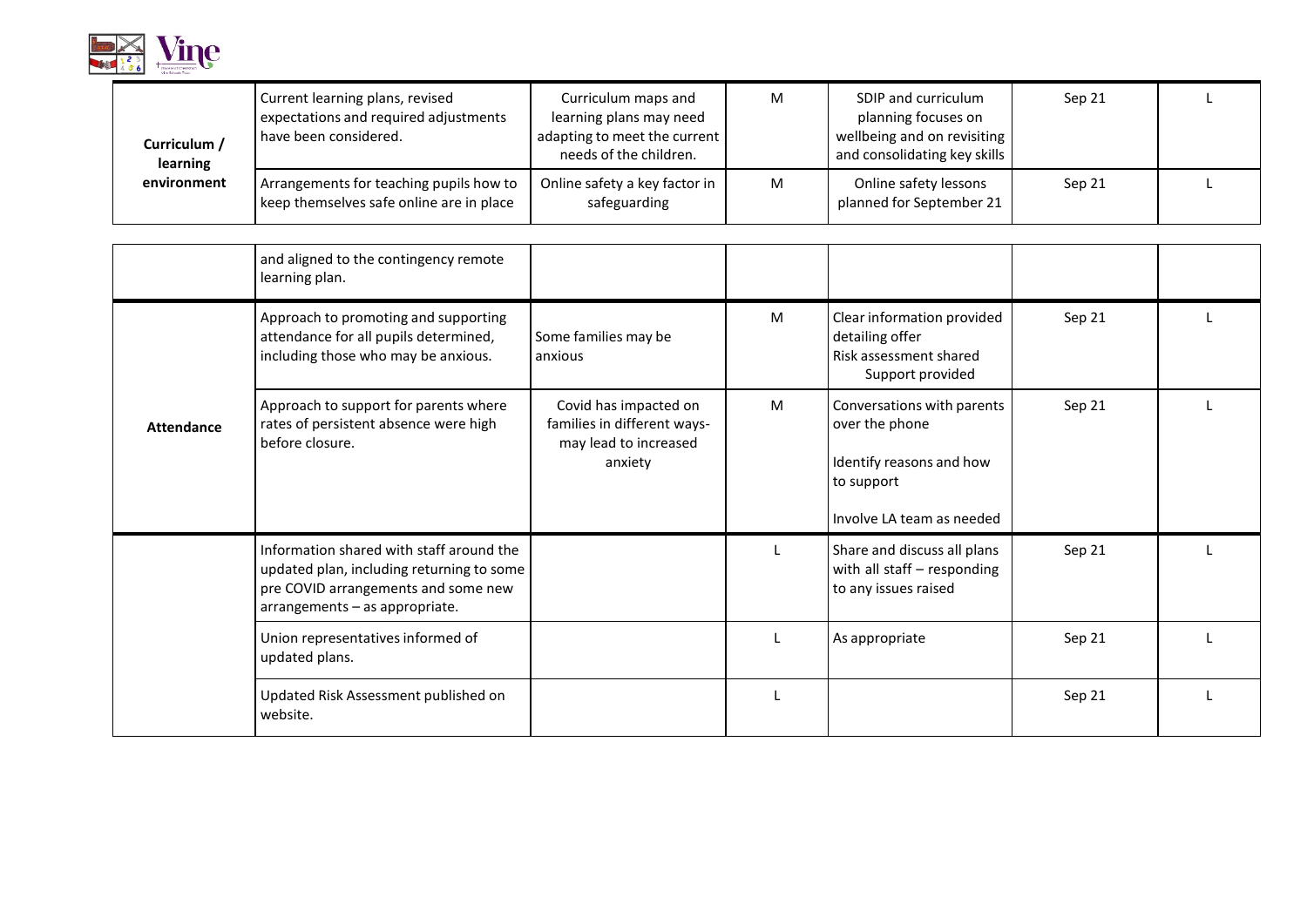

<span id="page-10-1"></span><span id="page-10-0"></span>

| Communication | Communications with parents on the:<br>Revised plans, any control measures<br>that remain in place and any that<br>have ceased<br>Contingency plans<br>$\bullet$<br>Outbreak management plans | Parents and carers may feel<br>anxious and eager for<br>guidance | M | Share all plans early in<br>September term<br>On-going regular<br>communication plans<br>determined to ensure<br>parents are kept well-<br>informed | Sep 21 |   |
|---------------|-----------------------------------------------------------------------------------------------------------------------------------------------------------------------------------------------|------------------------------------------------------------------|---|-----------------------------------------------------------------------------------------------------------------------------------------------------|--------|---|
|               | Communications with children around:<br>Revised plans, any control measures<br>$\bullet$<br>that remain in place and any that<br>have ceased<br>Contingency plans                             | Children may feel anxious<br>about relaxation of bubbles<br>etc  | M | Share plans at start of term<br>Support in place for all<br>vulnerable children                                                                     | Sep 21 |   |
|               | Outbreak management plans<br>$\bullet$                                                                                                                                                        |                                                                  |   | Increased supervision at<br>playtimes to support<br>changes                                                                                         |        |   |
| Governors/    | Governors have oversite of plans and risk<br>assessments.<br>Approach to communication between<br>Leaders and governors is clear and<br>understood.                                           |                                                                  | L | Regular conversations held<br>between head and LSB<br>Information relayed to LSB<br>as necessary<br>Virtual meetings as<br>necessary                | Sep 21 |   |
| Governance    | Governance members have oversight of<br>all staff wellbeing and appropriate<br>arrangements in place to support<br>Headteacher and SLT. Refer to<br>Headteacher wellbeing materials.          |                                                                  | M | LSB agenda item on<br>wellbeing<br>Regular contact between<br>school and LSB<br>HT to seek support if<br>needed                                     | Sep 21 |   |
|               | Additional costs incurred due to COVID19<br>are understood and clearly documented.                                                                                                            | Additional costs have been<br>incurred                           | H | Log kept of additional costs<br>incurred<br>Guidance read and<br>understood by SBM                                                                  | Sep 21 | M |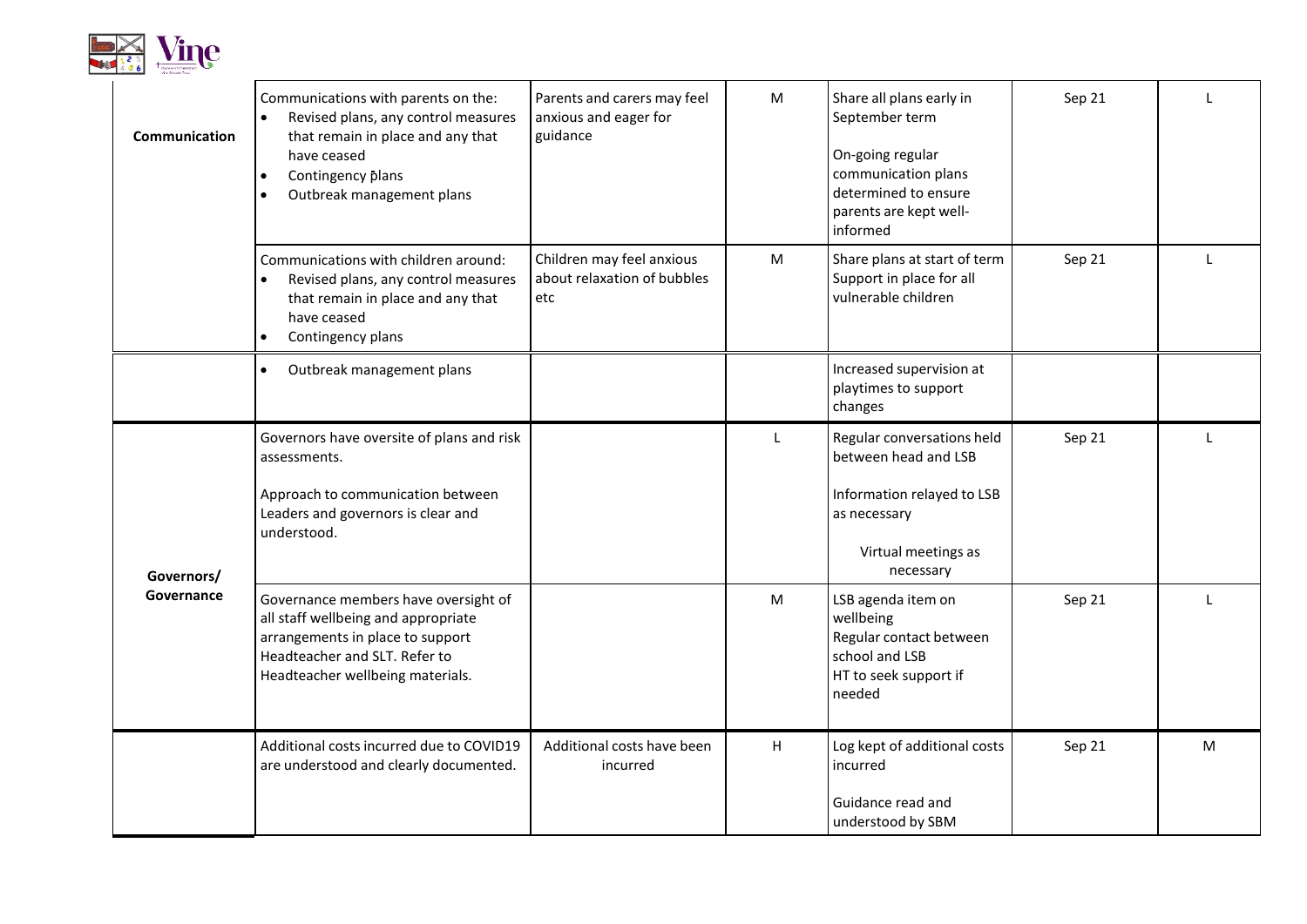

<span id="page-11-0"></span>

| <b>Finance</b> | Claims submitted for reimbursement for<br>example, increased premises related<br>costs; additional cleaning; support for<br><b>FSM</b> | Impact on budget until<br>recompensed | н | Claims submitted by SBM                                                                            | Sep 21 | M |
|----------------|----------------------------------------------------------------------------------------------------------------------------------------|---------------------------------------|---|----------------------------------------------------------------------------------------------------|--------|---|
|                | Any loss of income understood, including<br>the impact of lettings and the financial<br>implications of possibly not restarting.       | Impact on wider budget                | M | Known and understood by<br>HT, Finance officer                                                     | Sep 21 |   |
| <b>Testing</b> | Test kits are securely stored and<br>distributed to staff<br>Process in place to monitor and replenish<br>test supplies                | Availability needs to be<br>secured   |   | Available on request to<br>office staff<br>Office staff to order in good<br>time as stocks deplete | Sep 21 |   |